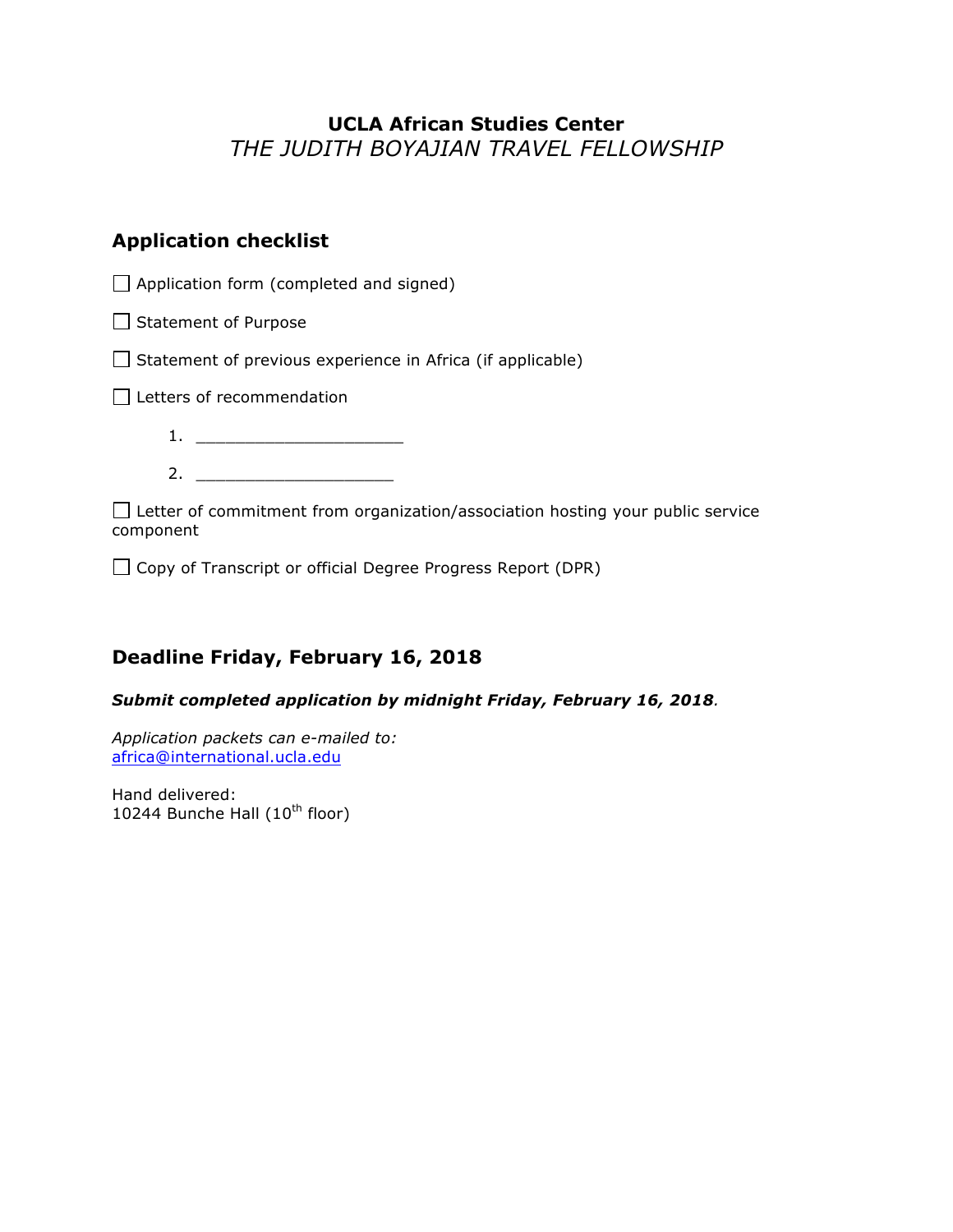### **APPLICATION FORM**

| Name:                                                                                                                          |         |                                  |  |
|--------------------------------------------------------------------------------------------------------------------------------|---------|----------------------------------|--|
| (Last)                                                                                                                         | (First) | (Middle)                         |  |
|                                                                                                                                |         |                                  |  |
|                                                                                                                                |         |                                  |  |
| Male: $\Box$ Female: $\Box$                                                                                                    |         |                                  |  |
| Address (to be used for selection notification decisions):                                                                     |         |                                  |  |
| (Street)                                                                                                                       |         | (Apt)                            |  |
| <u> 1989 - Johann John Stone, markin film yn y brening yn y brening yn y brening yn y brening yn y brening y bre</u><br>(City) | (State) | (Zip)                            |  |
|                                                                                                                                |         | $(\text{area code})$<br>(number) |  |
|                                                                                                                                |         |                                  |  |
| II. Academic Data                                                                                                              |         |                                  |  |
| Graduate applicants                                                                                                            |         | Undergraduate applicants         |  |
|                                                                                                                                |         |                                  |  |
|                                                                                                                                |         |                                  |  |
|                                                                                                                                |         |                                  |  |

Please describe your African language ability, if any (spoken, written, comprehension):

\_\_\_\_\_\_\_\_\_\_\_\_\_\_\_\_\_\_\_\_\_\_\_\_\_\_\_\_\_\_\_\_\_\_\_\_\_\_\_\_\_\_\_\_\_\_\_\_\_\_\_\_\_\_\_\_\_\_\_\_\_\_\_\_\_\_\_\_\_\_\_\_\_ \_\_\_\_\_\_\_\_\_\_\_\_\_\_\_\_\_\_\_\_\_\_\_\_\_\_\_\_\_\_\_\_\_\_\_\_\_\_\_\_\_\_\_\_\_\_\_\_\_\_\_\_\_\_\_\_\_\_\_\_\_\_\_\_\_\_\_\_\_\_\_\_\_ \_\_\_\_\_\_\_\_\_\_\_\_\_\_\_\_\_\_\_\_\_\_\_\_\_\_\_\_\_\_\_\_\_\_\_\_\_\_\_\_\_\_\_\_\_\_\_\_\_\_\_\_\_\_\_\_\_\_\_\_\_\_\_\_\_\_\_\_\_\_\_\_\_ \_\_\_\_\_\_\_\_\_\_\_\_\_\_\_\_\_\_\_\_\_\_\_\_\_\_\_\_\_\_\_\_\_\_\_\_\_\_\_\_\_\_\_\_\_\_\_\_\_\_\_\_\_\_\_\_\_\_\_\_\_\_\_\_\_\_\_\_\_\_\_\_\_

#### **IV. Previous Experience** (if applicable)

Describe any previous experience in Africa (name of program; countries; dates)

#### **V. Statement of Purpose**

Please provide an essay of no more than 2 single-space pages explaining, in detail, your research/study plans for the summer. **You must identify your host institution AND your public service component and how that ties in with your project**. Discuss how your academic, career and personal objectives relate to your program abroad.